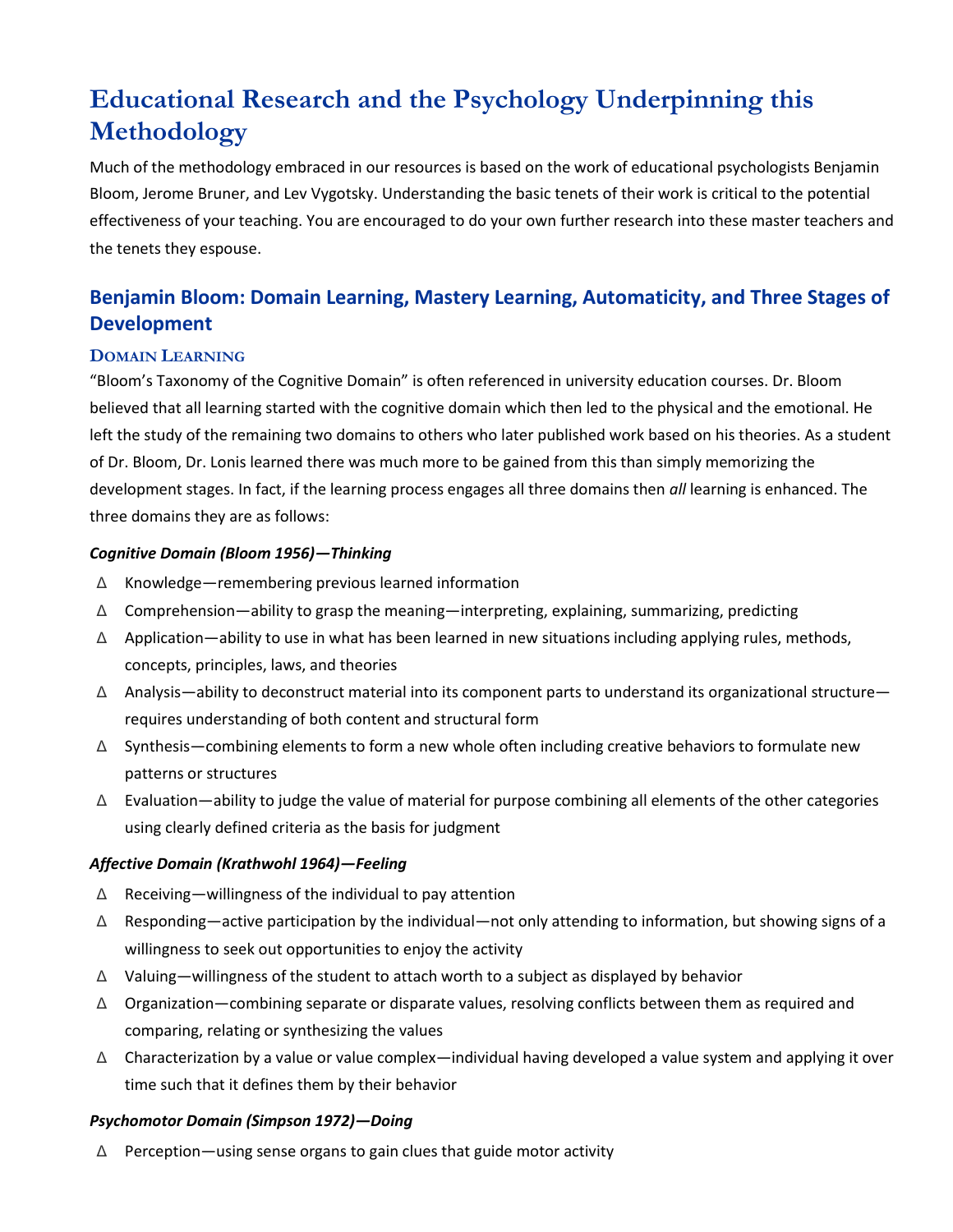- Δ Set—includes mental and physical readiness and emotional willingness to act
- Δ Guided Response—imitation of an observed action and possibly using trial and error
- Δ Mechanism—learned responses have become habitual with movement generally confident and proficient mostly gross motor skills
- Δ Complex Overt Response—skillful performance of motor skills involving complex movements using a minimal amount of energy and automatic performance
- Δ Adaptation—the ability to modify movement as required by the situation
- Δ Origination—creating new movements to fit the situation based on highly developed skills

#### **MASTERY LEARNING**

Three specific premises are seminal to the concept of mastery learning:

- 1. The success of the teaching shifts away from the ability or willingness of students to learn and instead, becomes a measure of the teacher's ability to effectively teach and engage students such that they have a strong desire to learn what is being taught.
- 2. With enough time and the appropriate learning conditions nearly all students can reach a high level of achievement.
- 3. A regular and highly organized assessment strategy, including a value and transfer proposition, is critical to understanding if teaching and learning has occurred most effectively.

Also fundamental to the approach:

- ∆ Best results occur when all basic building blocks are mastered along the way; missing components or lack of mastery of isolated skills will decrease success
- ∆ Emphasis on basic isolated skills—best monitored in small group settings
- ∆ Emphasis on larger units composed of the isolated details already learned
- ∆ Emphasis on a series of units/processes built on previous units
- ∆ Requires a thorough mastery of basic isolated skills
- ∆ Requires mastery or threshold level use of larger unit
- ∆ Requires possibility of using larger units voluntarily when the occasion arise
- ∆ Summative tests are given to evaluate the effectiveness of the teaching and the mastery of skills, information, or values

In this setting, *mastery* is defined as the complete understanding of a concept and the skill to apply it without error.

#### **AUTOMATICITY**

Automaticity occurs when we have mastered skills or processes to the point of their being accomplished without thinking and to the highest level of each domain.

*Cognitive—* Evaluation—being able to understand and transfer the knowledge

*Affective—*Characterization by a value—not only understanding the knowledge, but believing it to be important to you such that you will use the information

*Psychomotor—*Origination—being able to transfer a fundamental physical skill to a new use, without thinking

Benjamin Bloom was "spot on" about this tenet of his teaching philosophy: "*What we learn to automaticity stays automatic".* The only way to break a habit is to replace it with a new habit. Replacing old or bad habits takes far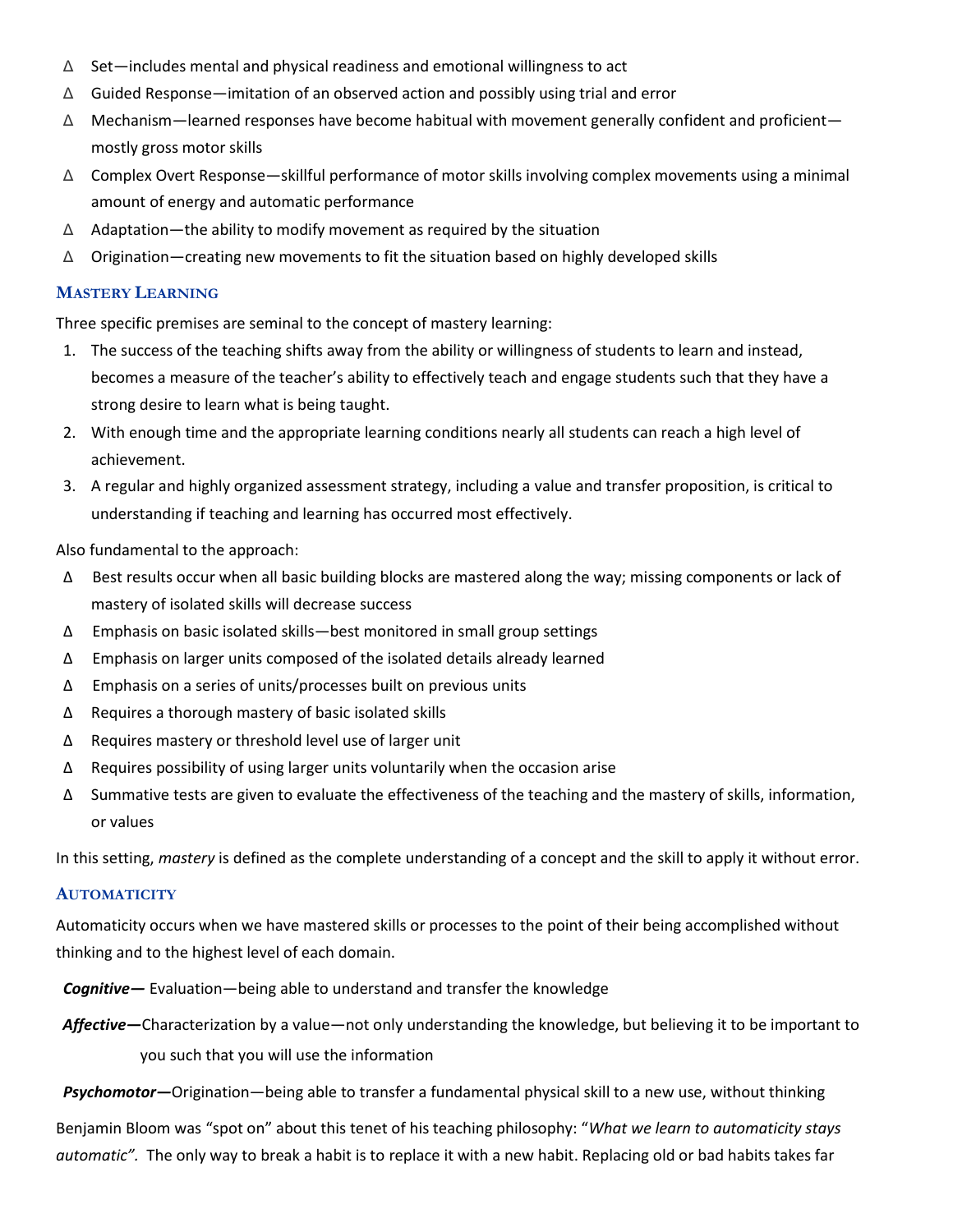more energy and time than having never had that habit. The automaticity methodology urges the user to establish *making music* and *interpreting the musical/emotional intent* at every step along the way so there will be no need to "replace the bad habits of not interpreting music" later.

The concept of automaticity is also central to turning theory and methodology into highly effective practice. Automaticity is reached when any thought, action, or feeling is brought to a level of accomplishing it *without thinking*. This allows us to better use our mental capacity for other activities.

### **THREE STAGES OF DEVELOPMENT**

It is clear from Bloom's work through case studies that most successful people go through three stages of development to reach that pinnacle of success. Teachers can use these stages to not only influence teaching philosophy to determine how and what is taught, but also on a more specific level, how to plan individual lessons. A synopsis of Bloom's thoughts on these three stages are:

*Inspiration—*the period up to approximately the time of puberty when the primary goal of teaching should be to engage children's imaginations such that they love the learning of the subject and envision their future pursuing that subject—during this period children often imagines futures in a variety of professions and activities

*Drill—*the period after inspiration where it is crucial that mastery learning procedures are followed to ensure that literally all aspects of the subject matter are based on a solid foundation—this stage continues into mature adulthood and is required to reach the highest levels of talent development

*Creativity—*the final stage where all the learned and practiced skills and concepts are applied at the level of automaticity—in particular, when innate talents have been supported by a solid foundation in the first two stages, then greatness can occur.

# **JEROME BRUNER: Constructivism, Spiral Curriculum, and Cognitive Development Theory CONSTRUCTIVISM**

Succinctly stated—knowledge base is constructed on the variety of ways information is received — visually, aurally, kinesthetically, socially, etc. We choose to select information that we either consciously or subconsciously determine to be of value to us. This information is then transformed into usable foundational knowledge to become the basis for decision making, asking questions, and bringing order to the world around us. Bruner believed that best learning occurs when students are motivated to learn or, in other words, value the learning process as well as the information.

#### **SPIRAL LEARNING**

To learn anything new the fundamental elements must be considered. The next step is to build on these fundamentals by constantly revisiting them until the concepts and tenets are understood. Learners will then find their own voices to execute and transfer the elements, concepts, and skills to other purposes and situations. The end goal is to move from beginner/novice to the highest level possible—which means not only comprehending, but being able to create new combinations using the information and skills acquired. An analogy for this would be to consider a child learning to play cello and working until they reach the level of YoYo Ma. What makes Mr. Ma different than literally every professional cellist is that each time he performs he takes the same music as others may be performing and brings his own creativity to the performance in ways that are uniquely his own interpretation. Every child must learn the fundamentals so well that they can reach the "creation stage" of learning